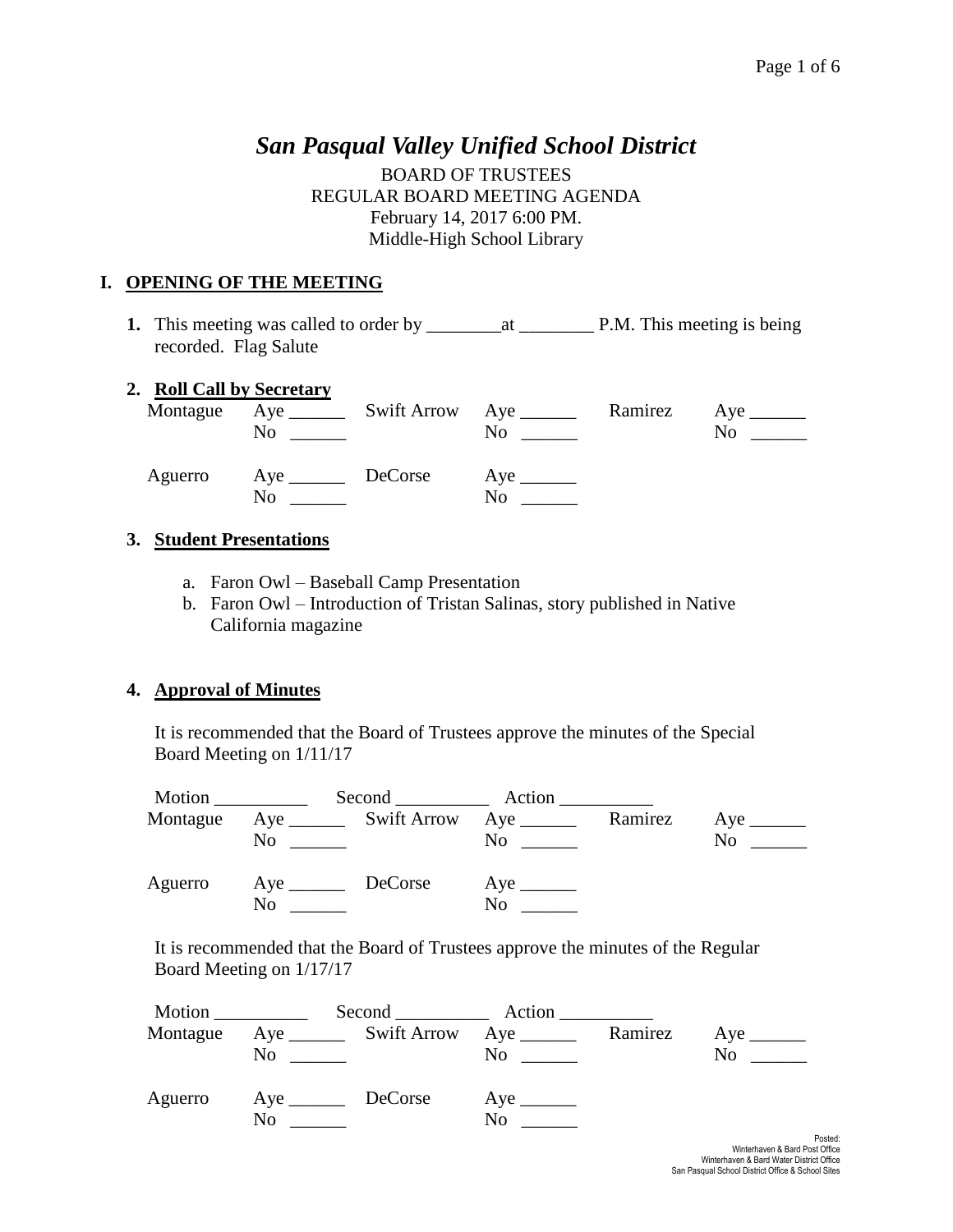### **5. Approval of Warrants**

Per EdCode 42631 and SPVUSD BP 3314, it is recommended that the Board of Trustees ratify the January warrants in the amount of \$633,101.86

| Motion   |                   |                |         |    |
|----------|-------------------|----------------|---------|----|
| Montague | No                | N <sub>0</sub> | Ramirez | No |
| Aguerro  | Aye DeCorse<br>No | N <sub>0</sub> |         |    |

#### **6. Public Comments**

Is there any public comments speakers who required translation?

\*Persons who have complaints against Board members or District staff are encouraged to seek resolution to those complaints by using the San Pasqual Valley Unified School District written complaint procedures before orally addressing them at a meeting. The Board will not respond to such complaints until the applicable complaint procedure (BP/AR 1312.1) has been followed and has reached the Board level. Where a complaint concerns a District employee identifiable by name, position, or other facts, the Board cannot respond until proper written notice has been given to the employee pursuant to Government Code Section 54957.

Comments shall be limited to three minutes per person (six minutes if translation is required) and twenty minutes (fourty minutes if translation is required) for all comments, per topic, unless the board president, subject to the approval of the Governing Board, sets different time limits

- **a.** Hear members of the public on items not appearing on agenda that are within the jurisdiction of the District.
- **b.** Hear public on items appearing on the agenda.
- **c.** Hear parents of Indian children on equal participation in education programs provided by the District. (Indian Policy and Procedures).

### **II. PRESENTATIONS**

### **III. CONSENT ITEMS**

- 1. Sports: Coaches for Middle School Sports
- 2. Travel/Training: CSBA Masters in Goverance MIG 1 and MIG 4
- 3. Field Trip: Middle School ASB End of the Year Field Trip
- 4. Field Trip: 8<sup>th</sup> Grade End of Year Field Trip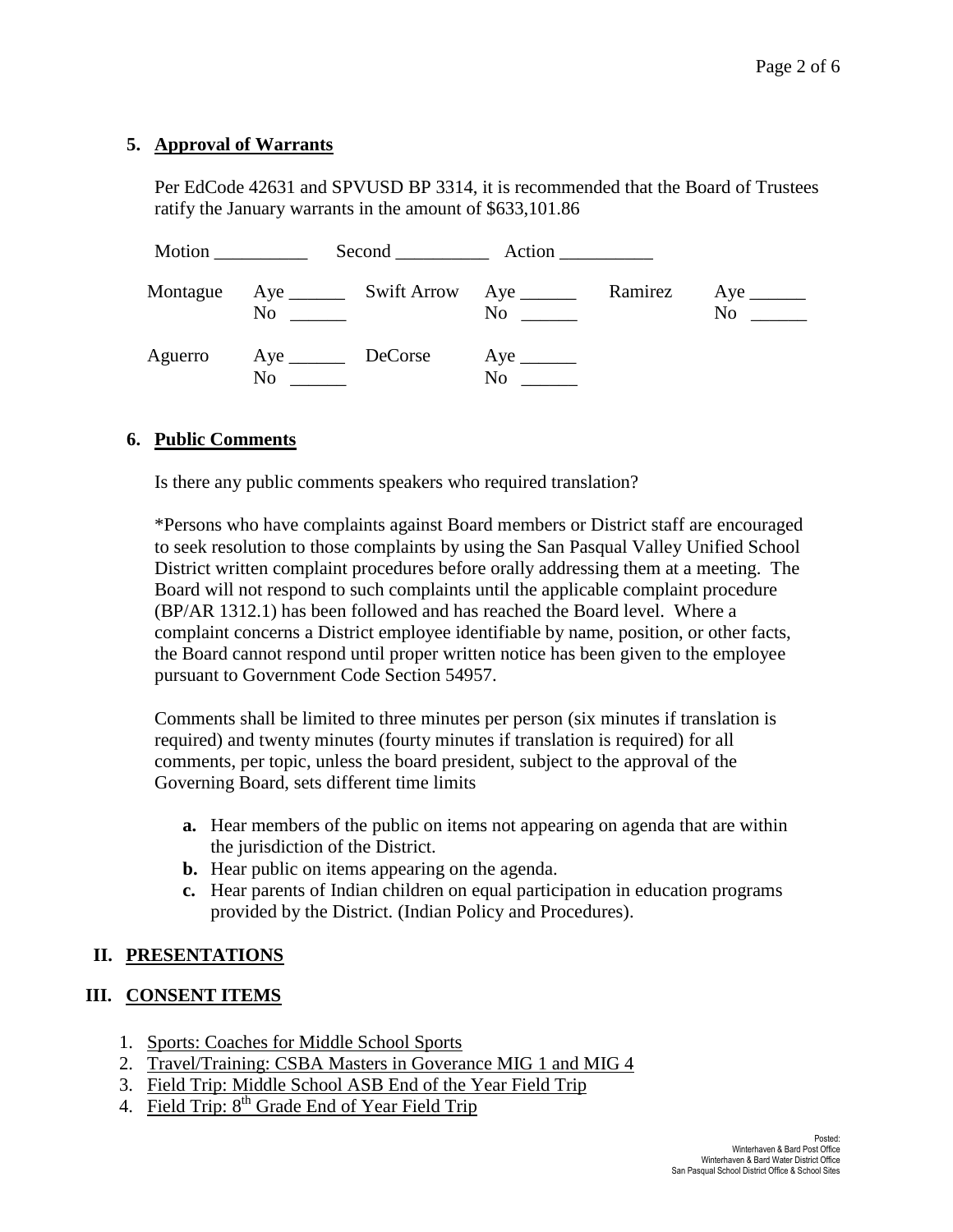- 5. Annual Memorandum of Understanding: Imperial County Adult Education Block Grant
- 6. Field Trip: San Pasqual Valley State Preschool Field Trip to Camel Farm
- 7. Field Trip: IReady Improvement Incentive
- 8. Training/Travel: Oppositional, Defiant and Disruptive Children and Adolescent Conference
- 9. Training/Travel: California Paraeducator Conference
- 10. Receive and File: San Pasqual Valley Unified School District General Obligation Bonds, 2016 Election, Series A Costs of Issuance
- 11. Migrant Field Trip Birch Aquiarium and STEM Expo
- 12. Training/Travel: California Speech & Hearing Association (CSHA) Conference

|          | Motion $\_\_$  | Second Action                                                        |         |    |
|----------|----------------|----------------------------------------------------------------------|---------|----|
| Montague | N <sub>0</sub> | $Aye$ <sub>______</sub><br>$\overline{N}$ o $\overline{\phantom{a}}$ | Ramirez | No |
| Aguerro  | N <sub>0</sub> | N <sub>0</sub>                                                       |         |    |

# **IV. MONTHLY REPORTS**

- 1. San Pasqual Teachers Association (SPTA) Ms. Gina Hanna-Wilson
- 2. California School Employees Association (CSEA) Mr. Ramon Haro
- 3. Associated Student Body (ASB) Representative
- 4. Special Education Dr. Thien Hoang
- 5. Elementary School Mr. Gabriel Sandoval
- 6. Middle School Mrs. MaryKay Monson
- 7. High School/Alternative Education Mr. Darrell Pechtl
- 8. Business Services Ms. Kish Curtis
- 9. Maintenance/Operations/Transportation Mr. Edward Benedict
- 10. Superintendent Ms. Rauna Fox
	- a. LCAP
- 11. School Board

# **V. UNFINISHED BUSINESS**

# **VI. INFORMATION ITEMS**

- 1. Ratification:  $37<sup>th</sup>$  Annual Pow Wow
- 2. Confidential Salary Schedule Adding Native Youth Community Projects Grant Program Manager
- 3. Native Youth Community Projects (NYCP) Grant Program Manager Job Description updated with changes to ADA checklist
- 4. Quarterly Williams Report
- 5. District Calendar update 2017-2018
- 6. Science Lab Update
- 7. ICOE 2016-2017 First Interview Overview
- 8. Rauna Fox, Superintendent, accepted resignation letter from certificated staff member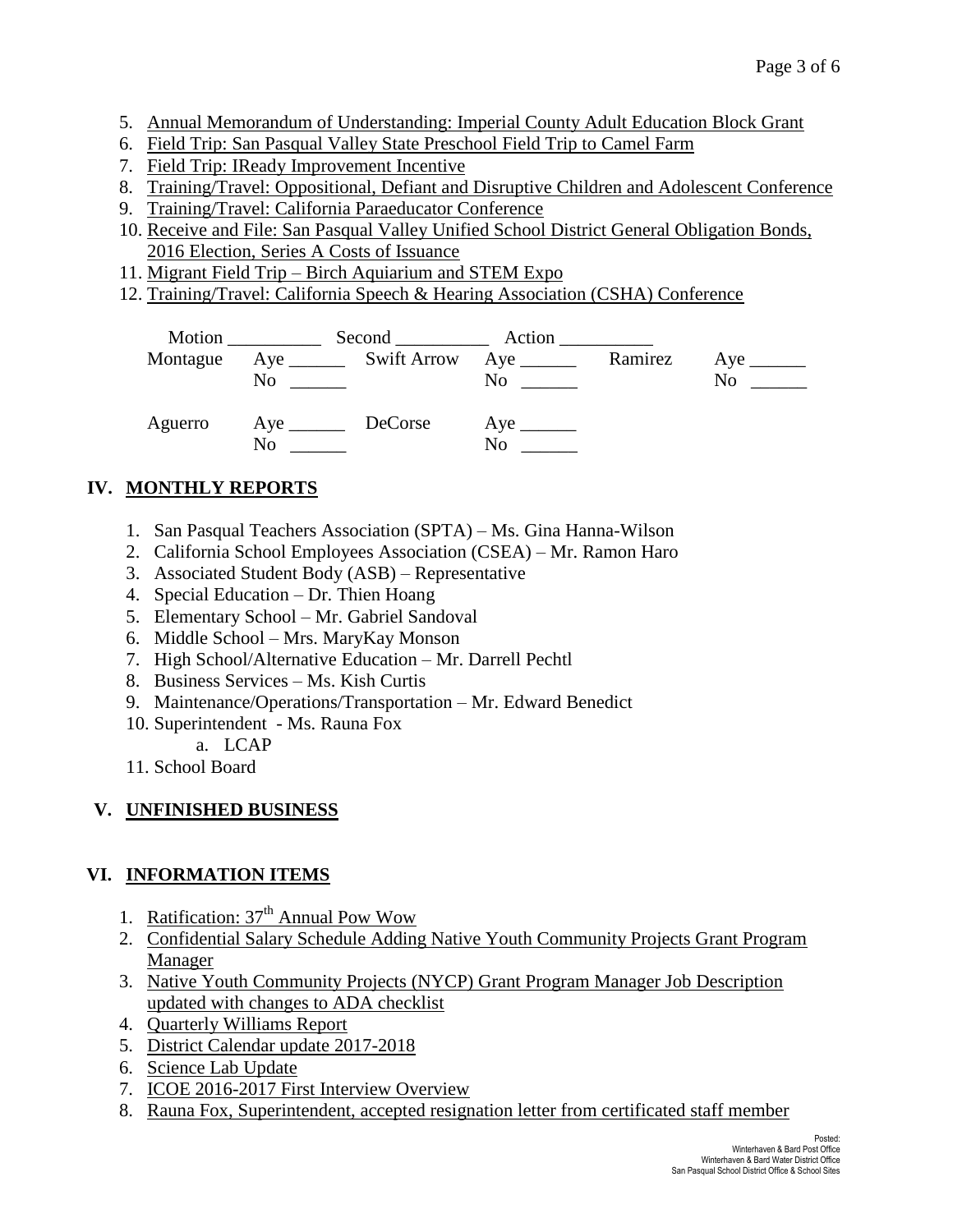# **VII. NEW BUSINESS**

#### 1. Request for Allowance of Attendance Because of Emergency Conditions

| Motion   |                             | Second <u>second</u>  |                                                                                                                                                                                                                                                                                                                                                                                                                                                                                                     |         |                |
|----------|-----------------------------|-----------------------|-----------------------------------------------------------------------------------------------------------------------------------------------------------------------------------------------------------------------------------------------------------------------------------------------------------------------------------------------------------------------------------------------------------------------------------------------------------------------------------------------------|---------|----------------|
| Montague | N <sub>0</sub>              |                       | No                                                                                                                                                                                                                                                                                                                                                                                                                                                                                                  | Ramirez | N <sub>o</sub> |
| Aguerro  | $No \ \_$<br>N <sub>o</sub> | Aye _________ DeCorse | $Aye$ <sub>________</sub><br>No new years of the New York of the New York of the New York of the New York of the New York of the New York o<br>New York of the New York of the New York of the New York of the New York of the New York of the New York of the<br>No new years of the New York of the New York of the New York of the New York of the New York of the New York o<br>New York of the New York of the New York of the New York of the New York of the New York of the New York of the |         |                |

### 2. Resolution to Approve Teaching Course Outside of Multiple Subject Credential Area for 2016-2017 School Year

| Motion $\_\_$ |          | Second Action                                                |                                        |         |                |
|---------------|----------|--------------------------------------------------------------|----------------------------------------|---------|----------------|
| Montague      | No       | Aye __________ Swift Arrow Aye _______                       | $\overline{N}$ $\overline{\phantom{a}$ | Ramirez | N <sub>0</sub> |
| Aguerro       | No<br>No | and the state of the state.<br>the company of the company of | N <sub>0</sub><br>$No \ \_$            |         |                |

#### 3. Educator Effectiveness Plan Middle School

| Motion $\_\_$ |                                      |                                       | Second Action |         |    |
|---------------|--------------------------------------|---------------------------------------|---------------|---------|----|
| Montague      | N <sub>0</sub>                       | Aye _________ Swift Arrow Aye _______ | No            | Ramirez | No |
| Aguerro       | Aye <u>DeCorse</u><br>N <sub>0</sub> |                                       | No            |         |    |

#### 4. Board Member Compensation for Members Absent During February Board Meeting

| Motion $\frac{\ }{\ }$ |                                                      |                                                                                                                             |         |                |
|------------------------|------------------------------------------------------|-----------------------------------------------------------------------------------------------------------------------------|---------|----------------|
| Montague               | No                                                   | No<br><u> 1999 - Jan Sterlingen i Sterlingen i Sterlingen i Sterlingen i Sterlingen i Sterlingen i Sterlingen i Sterlin</u> | Ramirez | N <sub>0</sub> |
| Aguerro                | Aye DeCorse<br>N <sub>0</sub><br>and the same of the | No                                                                                                                          |         |                |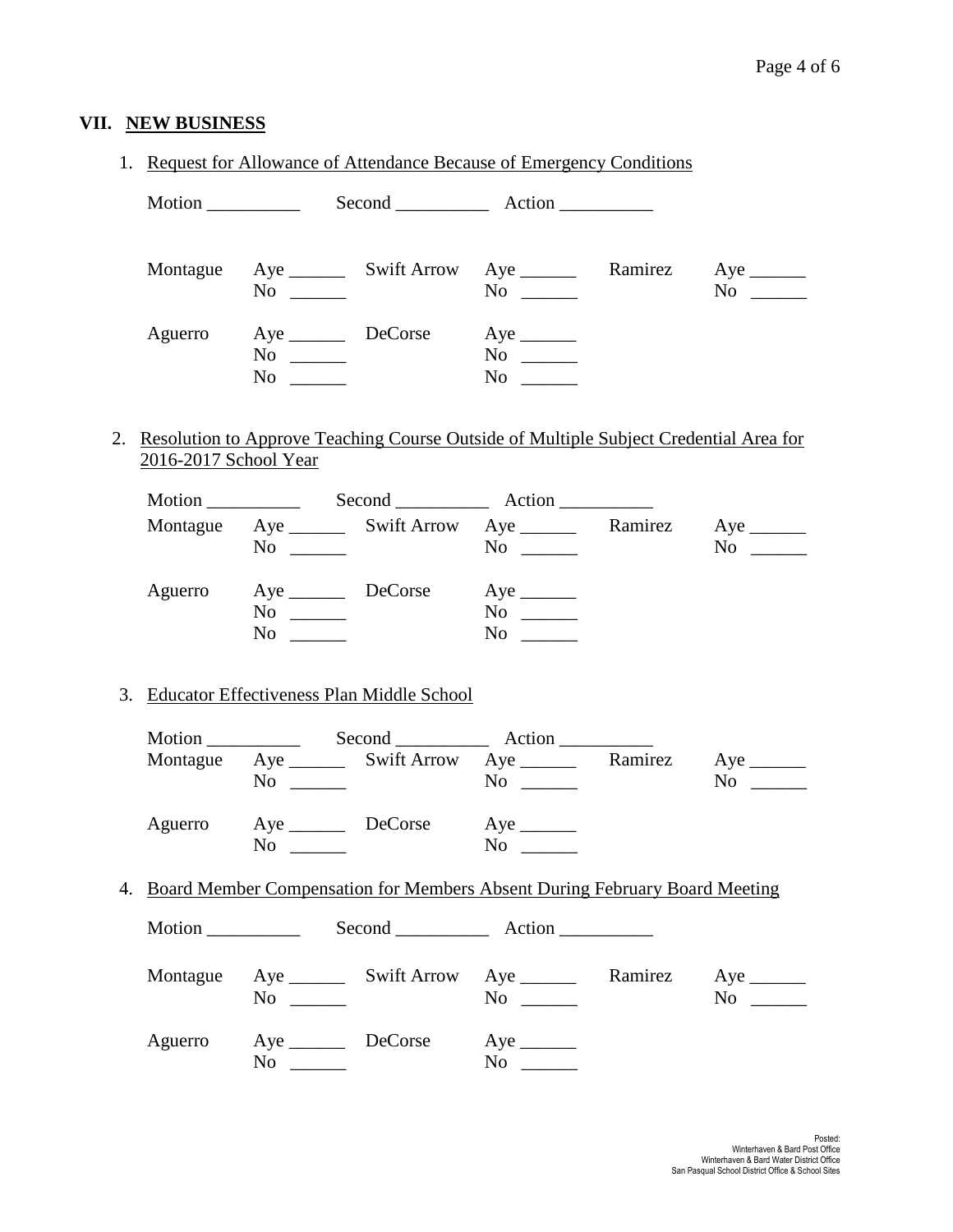# **VIII. BOARD COMMENTS**

|                    | IX. ITEMS FOR FUTURE AGENDA                                                                   |           |            |
|--------------------|-----------------------------------------------------------------------------------------------|-----------|------------|
| 2. $\qquad \qquad$ |                                                                                               | 4.        |            |
| X. CLOSED SESSION  |                                                                                               |           | Time: P.M. |
|                    | Montague Aye ________ Swift Arrow Aye ________ Ramirez Aye _______                            |           |            |
|                    | $No \ \_$                                                                                     | $No \ \_$ | $No \t —$  |
|                    | Aguerro Aye DeCorse Aye _______<br>$No \ \_$                                                  |           |            |
|                    | 1. CONFERENCE WITH LABOR NEGOTIATOR (Superintendent) – Pursuant to<br>Government Code 54957.6 |           |            |
|                    | 2. PERSONNEL MATTERS - Pursuant to Government Code 54957                                      |           |            |
|                    | 3. STUDENT MATTERS - Pursuant to Education Code 48918                                         |           |            |
|                    | a. Readmission Student #936741                                                                |           |            |
|                    |                                                                                               |           |            |
|                    | Montague Aye ________ Swift Arrow Aye _________ Ramirez Aye ________<br>$No \ \_$             | $No \ \_$ | $No \t —$  |
| Aguerro            | Aye DeCorse Aye<br>$No \ \_$                                                                  | $No \ \_$ |            |

4. PUBLIC EMPLOYEE PERFORMANCE EVALUATION – Pursuant to Government Code 54957